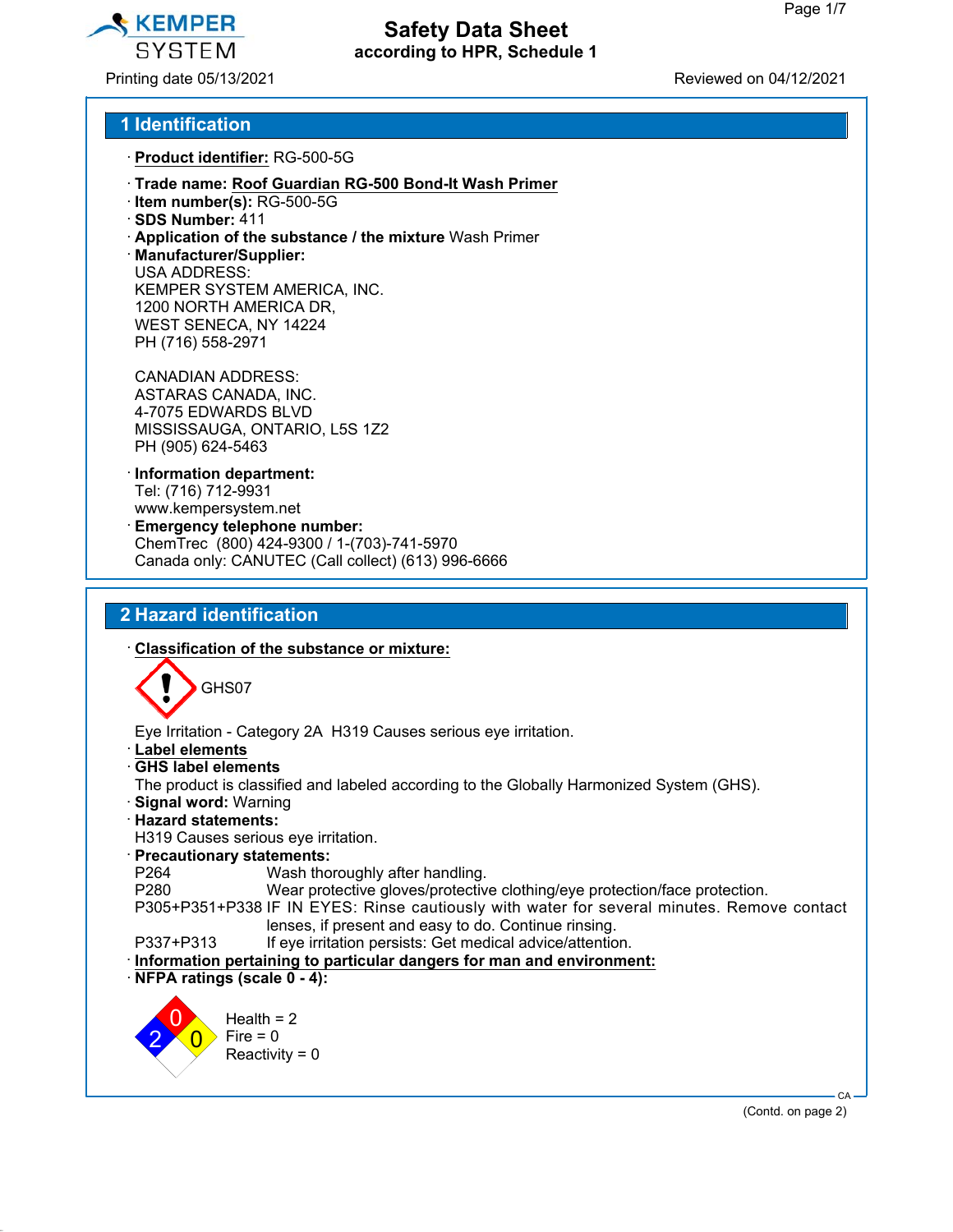Printing date 05/13/2021 Reviewed on 04/12/2021

## **Trade name: Roof Guardian RG-500 Bond-It Wash Primer**

(Contd. of page 1)

# **3 Composition/Information on ingredients**

## · **Chemical characterization: Mixtures**

· **Description:** Mixture of the substances listed below with nonhazardous additions.

## · **Dangerous components:**

127087-87-0 Nonylphenol, ethoxylated 15% w/w \*

68439-46-3 Ethoxylated Alcohols, C9-11 ≥1-<3% w/w \*

94441-92-6 Sodium Octyliminodipropionate 1-5% w/w \*

Actual concentration ranges are withheld as a trade secret.

# **4 First-aid measures**

- · **After inhalation:** Supply fresh air; consult doctor in case of complaints.
- · **After skin contact:** Generally the product does not irritate the skin.
- · **After eye contact:**

Rinse cautiously with water for several minutes. Remove contact lenses if present and easy to do – continue rinsing, immediately call a poison center or doctor.

- · **After swallowing:** If symptoms persist consult doctor.
- · **Most important symptoms and effects, both acute and delayed:** No further relevant information available.
- · **Indication of any immediate medical attention and special treatment needed:** No further relevant information available.

# **5 Fire-fighting measures**

· **Suitable extinguishing agents:** Use fire fighting measures that suit the environment.

- · **Special hazards arising from the substance or mixture:** No further relevant information available.
- · **Protective equipment:** No special measures required.

# **6 Accidental release measures**

- · **Personal precautions, protective equipment and emergency procedures:** Wear protective clothing.
- · **Environmental precautions:**

Do not allow product to reach sewage system or any water course.

Inform respective authorities in case of seepage into water course or sewage system. Dilute with plenty of water.

· **Methods and material for containment and cleaning up:**

Absorb with liquid-binding material (sand, diatomite, acid binders, universal binders, sawdust).

· **Reference to other sections:** See Section 7 for information on safe handling. See Section 8 for information on personal protection equipment. See Section 13 for disposal information.

# **7 Handling and storage**

# · **Handling**

· **Precautions for safe handling:** No special precautions are necessary if used correctly.

(Contd. on page 3)

 $CA$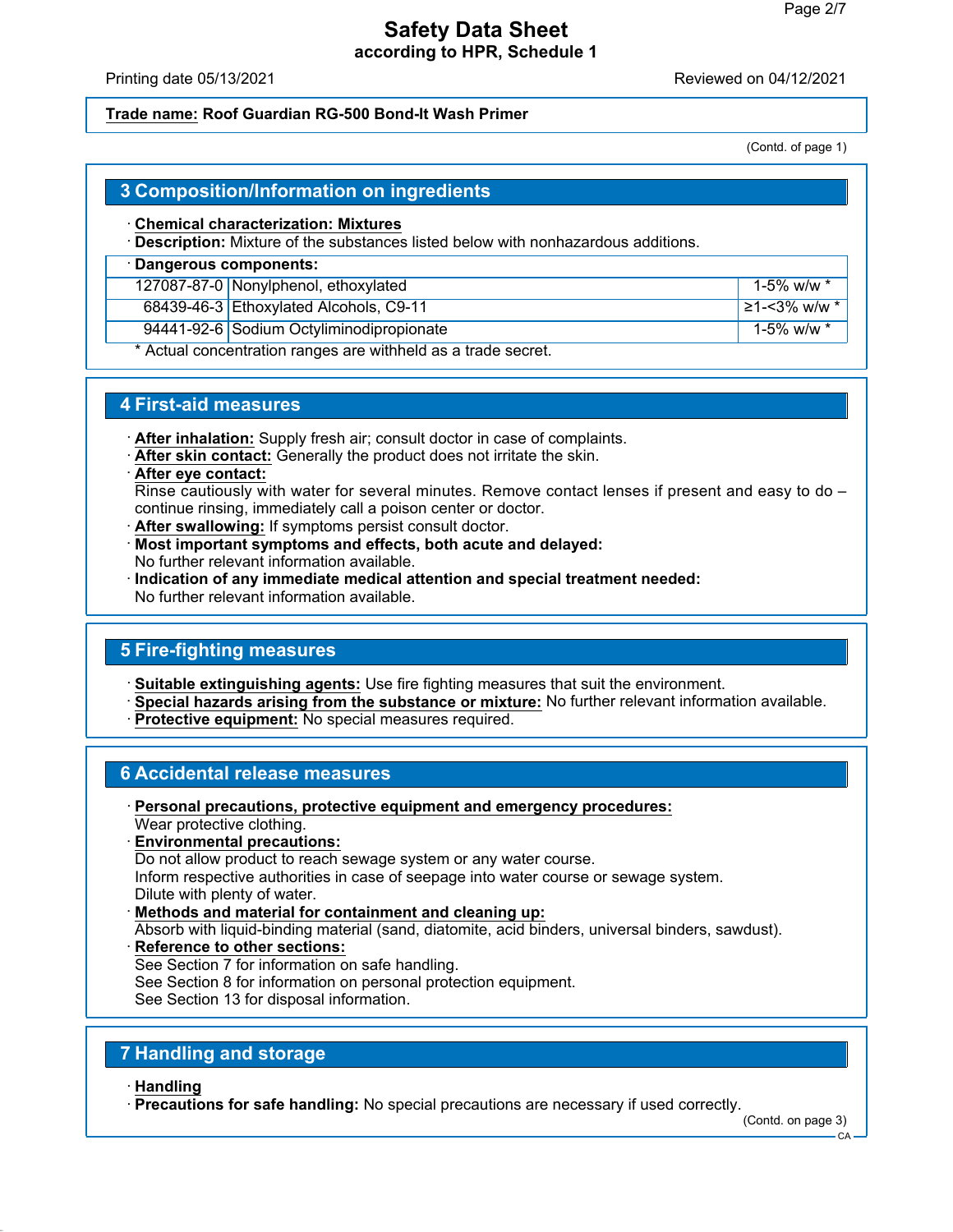Printing date 05/13/2021 Reviewed on 04/12/2021

#### **Trade name: Roof Guardian RG-500 Bond-It Wash Primer**

(Contd. of page 2)

CA

- · **Information about protection against explosions and fires:** No special measures required. · **Storage**
- · **Requirements to be met by storerooms and receptacles:** No special requirements.
- · **Information about storage in one common storage facility:** Not required.
- · **Further information about storage conditions:** None.
- · **Specific end use(s):** No further relevant information available.

### **8 Exposure controls/ Personal protection**

- · **Additional information about design of technical systems:** No further data; see item 7.
- · **Components with limit values that require monitoring at the workplace:**

The product does not contain any relevant quantities of materials with critical values that have to be monitored at the workplace.

- · **Additional information:** The lists that were valid during the creation were used as basis.
- · **Personal protective equipment**
- · **General protective and hygienic measures:** Wash hands before breaks and at the end of work.
- · **Breathing equipment:** Use suitable respiratory protective device in case of insufficient ventilation. · **Protection of hands:**
- The glove material has to be impermeable and resistant to the product/ the substance/ the preparation. · **Material of gloves:**
- Nitrile
- Nitrile rubber, NBR
- **Eye protection:** Goggles recommended during refilling.

| 9 Physical and chemical properties  |                                               |
|-------------------------------------|-----------------------------------------------|
| · Form:<br>$\cdot$ Color:           | Fluid<br>Colorless                            |
| · Odor:                             | Mild                                          |
| Odor threshold:                     | Not determined.                               |
| $\cdot$ pH-value at 20 °C:          | 9                                             |
| <b>Change in condition</b>          |                                               |
| <b>Melting point/Melting range:</b> | Undetermined.                                 |
| <b>Boiling point/Boiling range:</b> | 100 °C                                        |
| · Flash point:                      | Not applicable.                               |
| · Flammability (solid, gaseous):    | Not applicable.                               |
| · Decomposition temperature:        | Not determined.                               |
| · Auto igniting:                    | Product is not selfigniting.                  |
| Danger of explosion:                | Product does not present an explosion hazard. |
| <b>Explosion limits</b>             |                                               |
| Lower:                              | Not determined.                               |
| Upper:                              | Not determined.                               |
| Vapor pressure at 20 °C:            | 23 hPa                                        |
| Density at 20 °C:                   | 1.0404 $g/cm^{3}$                             |
| · Relative density:                 | Not determined.                               |
| · Vapor density:                    | Not determined.                               |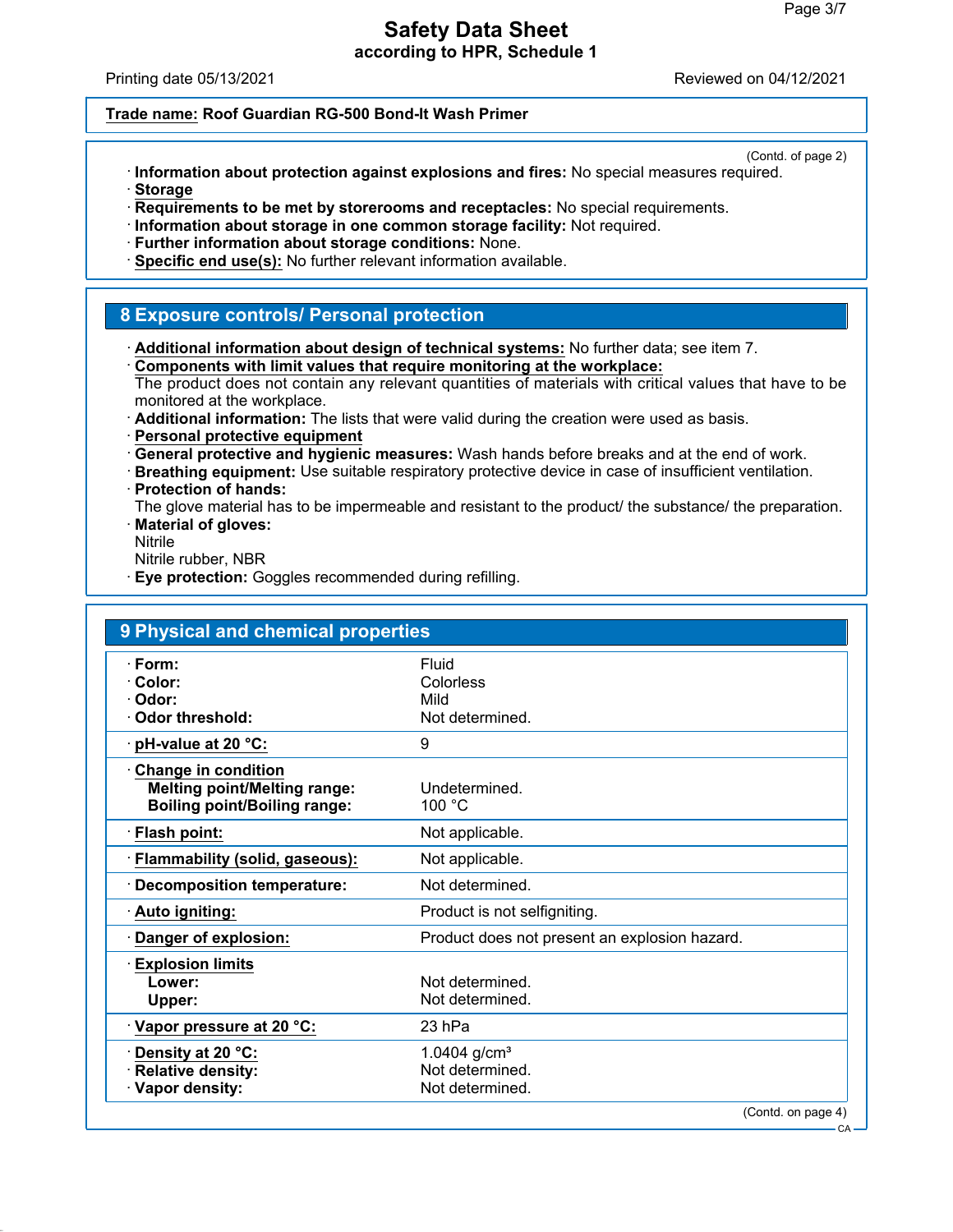Printing date 05/13/2021 Reviewed on 04/12/2021

#### **Trade name: Roof Guardian RG-500 Bond-It Wash Primer**

|                                                            |                                            | (Contd. of page 3) |
|------------------------------------------------------------|--------------------------------------------|--------------------|
| <b>Evaporation rate:</b>                                   | Not determined.                            |                    |
| · Solubility in / Miscibility with<br>Water:               | Fully miscible.                            |                    |
| · Partition coefficient (n-octanol/water): Not determined. |                                            |                    |
| · Viscosity:<br>Dynamic:<br>Kinematic:                     | Not determined.<br>Not determined.         |                    |
| · Solvent content:<br><b>VOC content:</b>                  | 0.00 %<br>$0.0$ g/l $/ 0.00$ lb/gal        |                    |
| Other information                                          | No further relevant information available. |                    |

## **10 Stability and reactivity**

· **Thermal decomposition / conditions to be avoided:**

No decomposition if used according to specifications.

- · **Possibility of hazardous reactions:** No dangerous reactions known.
- · **Conditions to avoid:** No further relevant information available.
- · **Incompatible materials:** No further relevant information available.
- · **Hazardous decomposition products:** No dangerous decomposition products known.

### **11 Toxicological information**

· **Information on toxicological effects:**

- · **Acute toxicity**
- · **Specific symptoms in biological assay:** No further relevant information available.
- · **Primary irritant effect**
- · **on the skin:** No irritant effect.
- · **on the eye:** Strong caustic effect.
- · **Sensitization:** No sensitizing effects known.
- · **Additional toxicological information:**

#### · **Carcinogenic categories**

#### · **IARC (International Agency for Research on Cancer)**

None of the ingredients is listed.

#### · **NTP (National Toxicology Program)**

None of the ingredients is listed.

## **12 Ecological information**

- · **Aquatic toxicity:** No further relevant information available.
- · **Persistence and degradability:** No further relevant information available.
- · **Behavior in environmental systems**
- · **Bioaccumulative potential:** No further relevant information available.
- · **Mobility in soil:** No further relevant information available.
- · **Ecotoxical effects:**
- · **Remark:** Toxic for fish

(Contd. on page 5)

CA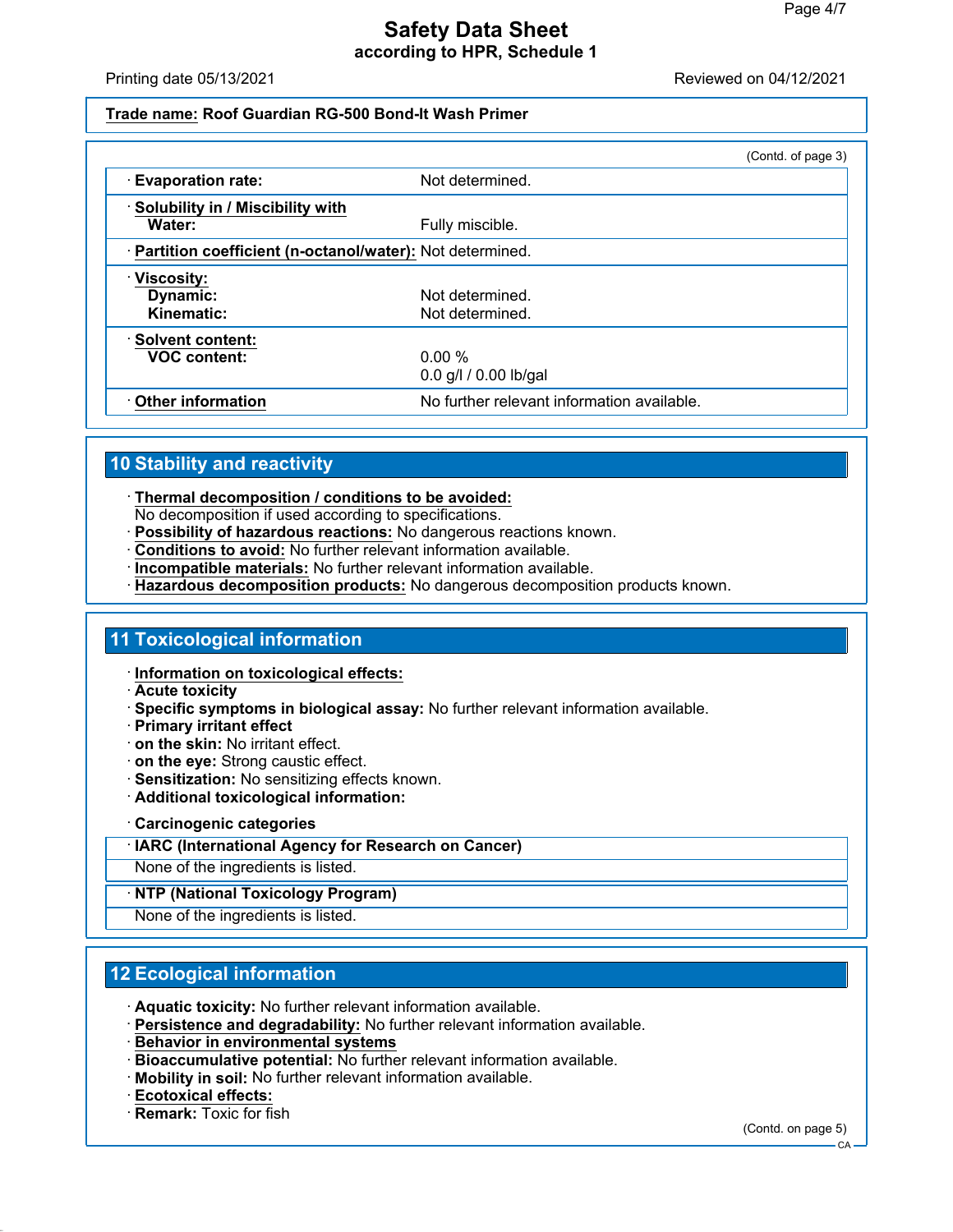Printing date 05/13/2021 Reviewed on 04/12/2021

#### **Trade name: Roof Guardian RG-500 Bond-It Wash Primer**

(Contd. of page 4)

#### · **Additional ecological information**

· **General notes:**

Also poisonous for fish and plankton in water bodies. Toxic for aquatic organisms Not hazardous for water.

· **Other adverse effects:** No further relevant information available.

## **13 Disposal considerations**

#### · **Waste treatment methods**

· **Recommendation:**

Must not be disposed of together with household garbage. Do not allow product to reach sewage system.

#### · **Uncleaned packagings**

· **Recommendation:**

Place in a sealed container and label as waste. Place in a safe area, and comply with all federal, state, provincial and local regulations for disposal.

· **Recommended cleansing agent:** Water, if necessary with cleansing agents.

## **14 Transport information**

| · UN-Number<br>· DOT/TDG, ADR, ADN, IMDG, IATA                                     | Not regulated   |
|------------------------------------------------------------------------------------|-----------------|
| $\cdot$ UN proper shipping name<br>· DOT/TDG, ADR, ADN, IMDG, IATA                 | Not regulated   |
| · Transport hazard class(es)                                                       |                 |
| · DOT, ADR, ADN, IMDG, IATA<br><b>· Class</b>                                      | Not regulated   |
| · Packing group<br>· DOT/TDG, ADR, IMDG, IATA                                      | Not regulated   |
| <b>Environmental hazards:</b>                                                      | Not applicable. |
| · Special precautions for user:                                                    | Not applicable. |
| Transport in bulk according to Annex II of<br><b>MARPOL73/78 and the IBC Code:</b> | Not applicable. |
| · UN "Model Regulation":                                                           | Not regulated   |

## **15 Regulatory information**

· **Safety, health and environmental regulations/legislation specific for the substance or mixture** No further relevant information available.

· **Sara**

### · **Section 355 (extremely hazardous substances):**

None of the ingredients is listed.

(Contd. on page 6)

CA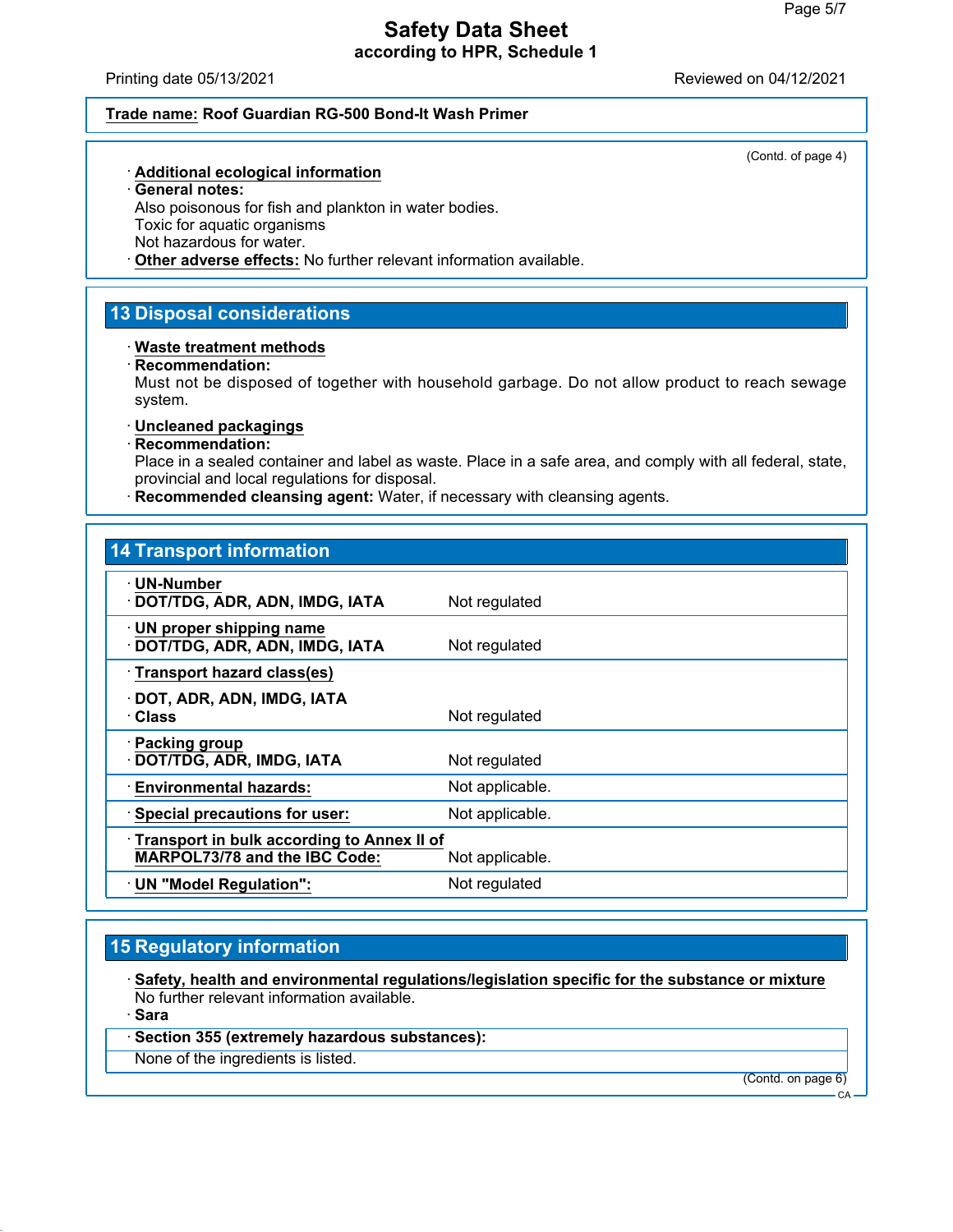Printing date 05/13/2021 Reviewed on 04/12/2021

#### **Trade name: Roof Guardian RG-500 Bond-It Wash Primer**

| 7758-29-4 pentasodium triphosphate<br><b>Canadian Domestic Substances List (DSL/NDSL):</b><br>All ingredients are listed.<br>The product is classified and labeled according to the Globally Harmonized System (GHS). |                                                             | (Contd. of page 5) |
|-----------------------------------------------------------------------------------------------------------------------------------------------------------------------------------------------------------------------|-------------------------------------------------------------|--------------------|
|                                                                                                                                                                                                                       | Section 313 (Specific toxic chemical listings):             |                    |
|                                                                                                                                                                                                                       | 127087-87-0 Nonylphenol, ethoxylated                        |                    |
|                                                                                                                                                                                                                       |                                                             |                    |
|                                                                                                                                                                                                                       | · TSCA (Toxic Substances Control Act):                      |                    |
|                                                                                                                                                                                                                       | All ingredients are listed or exempted                      |                    |
|                                                                                                                                                                                                                       | · Proposition 65                                            |                    |
|                                                                                                                                                                                                                       | <b>Chemicals known to cause cancer:</b>                     |                    |
|                                                                                                                                                                                                                       | None of the ingredients is listed.                          |                    |
|                                                                                                                                                                                                                       | Chemicals known to cause reproductive toxicity for females: |                    |
|                                                                                                                                                                                                                       | None of the ingredients is listed.                          |                    |
|                                                                                                                                                                                                                       | Chemicals known to cause reproductive toxicity for males:   |                    |
|                                                                                                                                                                                                                       | None of the ingredients is listed.                          |                    |
|                                                                                                                                                                                                                       | Chemicals known to cause developmental toxicity:            |                    |
|                                                                                                                                                                                                                       | None of the ingredients is listed.                          |                    |
|                                                                                                                                                                                                                       | <b>Canadian substance listings</b>                          |                    |
|                                                                                                                                                                                                                       |                                                             |                    |
|                                                                                                                                                                                                                       |                                                             |                    |
|                                                                                                                                                                                                                       | <b>Canadian Ingredient Disclosure list (limit 0.1%):</b>    |                    |
|                                                                                                                                                                                                                       | None of the ingredients is listed.                          |                    |
|                                                                                                                                                                                                                       | <b>Canadian Ingredient Disclosure list (limit 1%):</b>      |                    |
|                                                                                                                                                                                                                       | None of the ingredients is listed.                          |                    |
|                                                                                                                                                                                                                       | <b>GHS label elements</b><br>· Hazard pictograms            |                    |
|                                                                                                                                                                                                                       | GHS07                                                       |                    |
|                                                                                                                                                                                                                       | <b>Signal word Warning</b>                                  |                    |

· **Hazard statements**

H319 Causes serious eye irritation.

# **16 Other information**

This SDS format meets ANSI Z400.1-2010, OSHA 1910.1200 and WHMIS requirements. Kemper System America, Inc. provides the information contained herein in good faith but makes no representation as to its comprehensiveness or accuracy. This document is intended only as a guide to the appropriate precautionary handling of the material by a properly trained person using this product. Product use and conditions of use are beyond the control of Kemper System America, Inc. Warranty of materials is limited to test results of product performance as detailed in certificates of compliance. Interpretation of test results is the responsibility of end-user. No other warranties, expressed or implied, are made. Kemper System America, Inc is an ISO 9001:2015 and ISO 14001:2015 registered company.

- · **Department issuing SDS:** Product safety department
- · **Contact:** Stephen Nowicki
- · **Date of the latest revision of the safety data sheet** 05/13/2021 / -

(Contd. on page 7)

**CA**